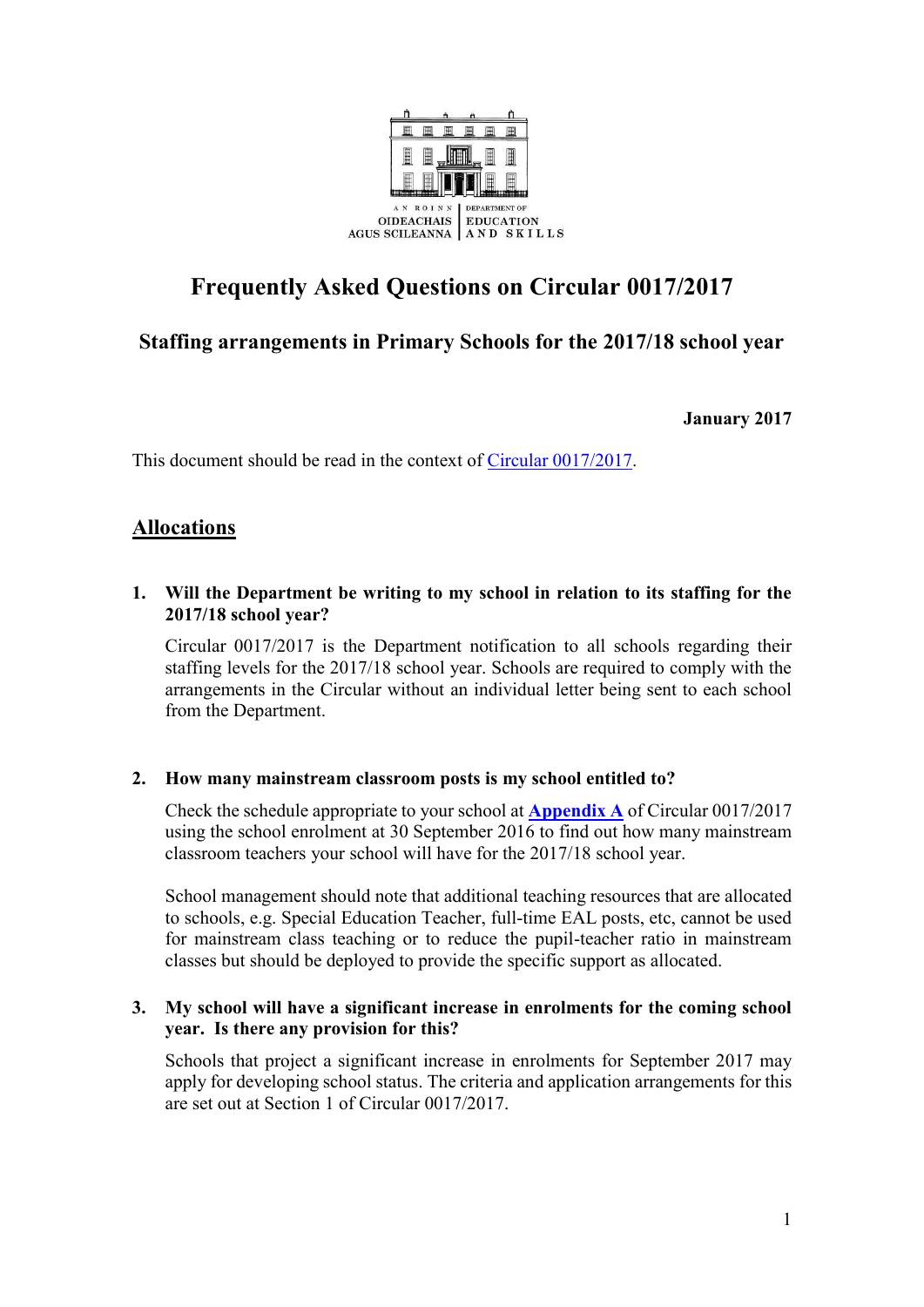**4. What is the process if there is a teacher in my school that was awarded a CID in the 2016/17 school year?**

The CID Declaration Form Jan 17 [\(Appendix G\)](http://www.education.ie/en/Circulars-and-Forms/Active-Circulars/cl0017_2017_appendix_g.pdf) must be completed and submitted to the Primary Allocations Section by **30th March 2017**.

**5. What is the process if there is a teacher in my school due to be awarded a CID from the commencement of the 2017/18 school year?** Form CIDApp(17/18) [\(Appendix H\)](http://www.education.ie/en/Circulars-and-Forms/Active-Circulars/cl0017_2017_appendix_h.pdf) must be completed and forwarded to the Primary Allocations Section by **30th March 2017**.

## **Special Education Teacher Allocation**

#### **1. What is the Special Education Teacher allocation?**

This allocation supersedes the previous allocation for GAM/EAL and allocations for permanent, temporary and part-time resource posts.

#### **2. How will I know my Special Education Teacher allocation?**

Schools have been informed of their allocation by the NCSE. Appendix C of Circular 0017/2017 sets out the full-time posts and part time hours in each school.

## **3. What do I do if I think that the Special Education Teacher allocation for my school set out is incorrect?**

Schools have been informed of the process for appealing their Special Education Teacher allocation by the NCSE.

#### **4. My school had a GAM/EAL, GAM/EAL shared, permanent resource base post in 2016/17. What happens to the teachers in these posts now?**

The staffing arrangements set out in Circular 0017/2017 and appendices determine if a teacher needs to be redeployed.

All GAM/EAL and Resource posts cease at the end of 2016/17. The new allocation of Special Education Needs Teaching hours was published by the NCSE on ##.

Appendix C sets out the Special Needs Teaching hours, the number of full posts in this allocation (on the basis of 25 hours equals one teaching post) and the number of hours that are now available to cluster with other schools into permanent shared fulltime (25 hour) posts.

The staffing arrangements set out in Circular 0017/ 2017 and appendices determine if a teacher needs to be redeployed.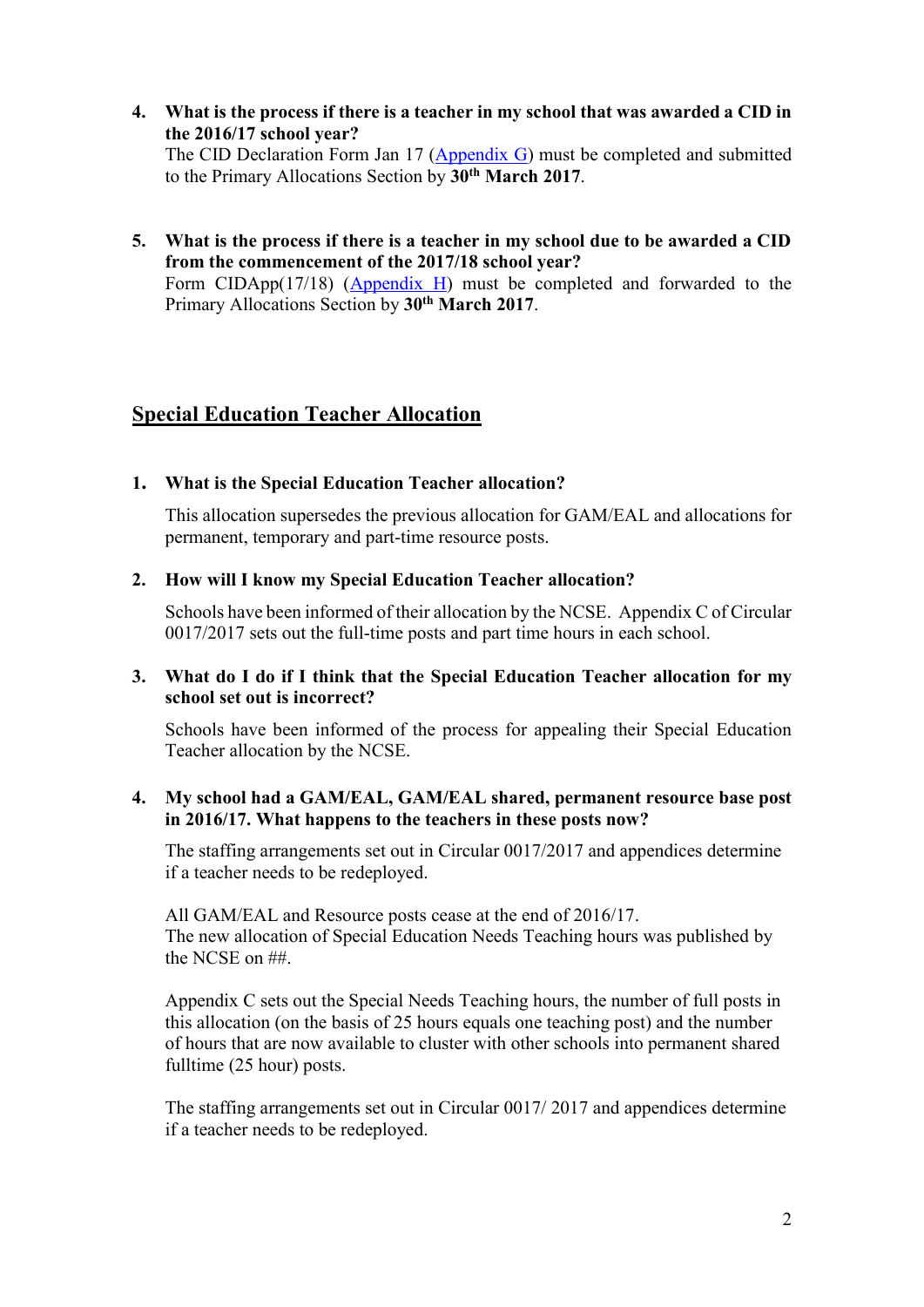#### **5. My school is newly established/newly amalgamated for the 2017/18 school year. Will the school get a Special Education Teacher allocation?**

The allocation for new schools and newly amalgamated schools will be calculated by Special Education Section.

#### **6. My school was in a clustering arrangement for GAM/EAL hours for the 2016/17 school year. What happens to this cluster arrangement?**

The cluster your school had for the 2016/17 school year is regarded as ceased and the hours shown for your school in [Appendix C](http://www.education.ie/en/Circulars-and-Forms/Active-Circulars/cl0017_2017_appendix_c.pdf) are now available for re-clustering for the 2017/18 school year.

## **7. My school had a permanent resource base post and was covering NCSE resource hours in another school for the 2016/17 school year. What happens now?**

Any clustering arrangement your school had for the 2016/17 school year is regarded as ceased and the hours shown for your school at [Appendix C](http://www.education.ie/en/Circulars-and-Forms/Active-Circulars/cl0017_2017_appendix_c.pdf) (column D) are now available for re-clustering for the 2017/18 school year.

#### **8. My school had a temporary resource post for the 2016/17 school year. What happens now?**

The temporary resource post ends at the end of the 2016/17 school year. You should check Appendix C for the number of Special Education posts and/or hours available for clustering in your school for the 2017/18 school year.

## **9. What should I do when I enter a new cluster arrangement?**

The base school for your cluster must complete FormS.E.T.Cluster17 at **[Appendix](http://www.education.ie/en/Circulars-and-Forms/Active-Circulars/cl0017_2017_appendix_d.pdf)  [D](http://www.education.ie/en/Circulars-and-Forms/Active-Circulars/cl0017_2017_appendix_d.pdf)** of Circular 0017/2017, which is the notification to the Department giving details of your school and any others in the cluster. All schools in the cluster must sign the form before it is submitted, by the base school, to the Department. The form must be submitted by **30th March, 2017**.

#### **10. My school has a high concentration of pupils that require EAL support. What are the arrangements for language support for those pupils?**

A Special Education Teacher allocation is made to all schools. Schools have autonomy on how to deploy the allocation between learning support and language support.

Since the 2012/13 school year permanent posts were also made available for schools with a high concentration of pupils requiring language support (EAL posts). There will be no additional permanent EAL posts sanctioned to schools for the 2017/18 school year. Schools in receipt of such posts are listed at Appendix C of Circular 0017/2017.

In addition schools with a high enrolment of EAL pupils that require EAL support (pupils with less than B1 (Level 3 Proficiency) may appeal to the Primary Staffing Appeals Board for additional EAL support. Eligibility to submit an application to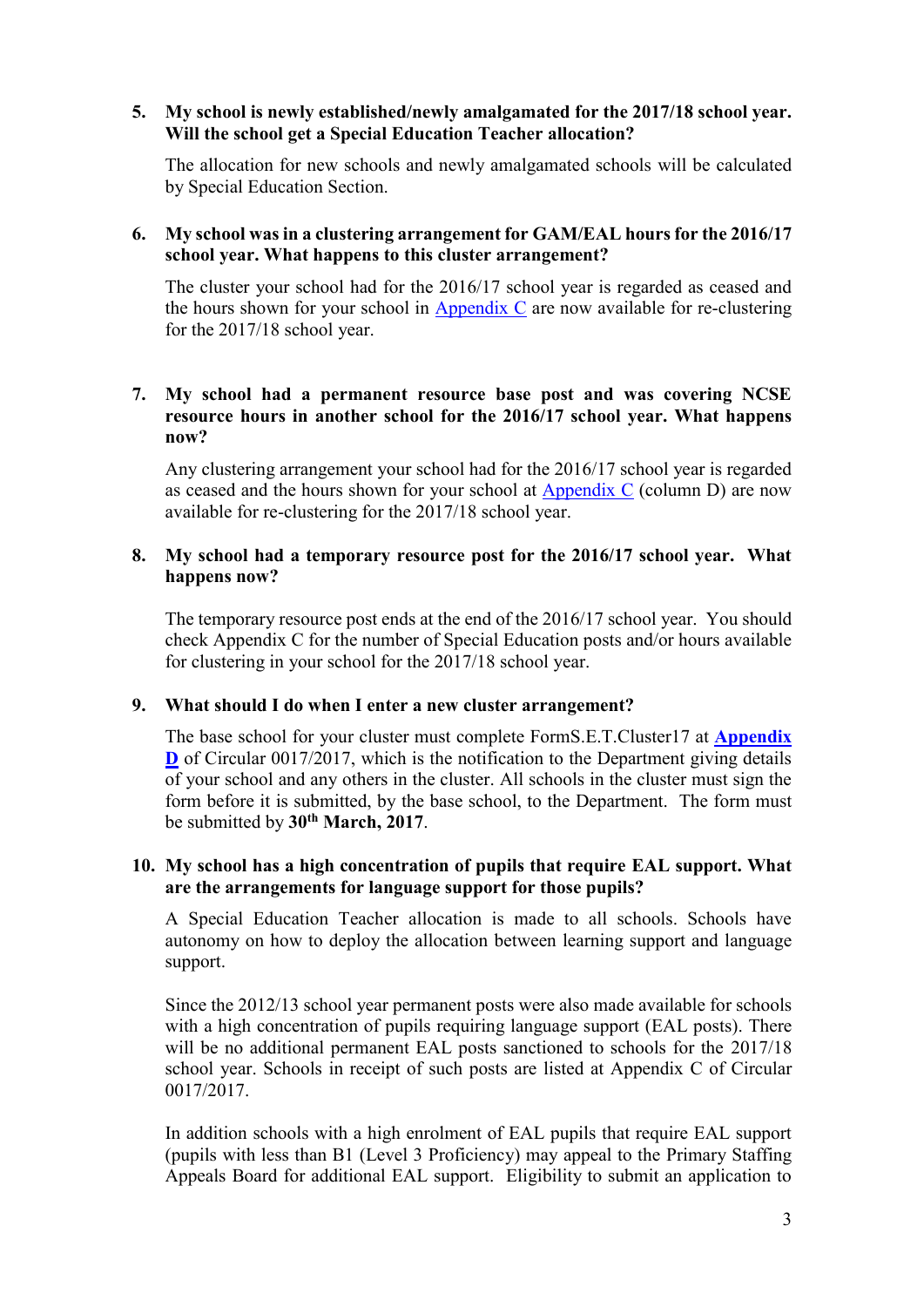the Appeals Board is confined to those schools with at least 20% of their total enrolment made up of pupils that require EAL support. This will be focussed on the number of pupils requiring EAL support that have had less than three years EAL support. Posts allocated by the Appeal Board will be on a temporary basis for the 2017/18 school year. See Section 4 of Circular 0017/2017.

#### **11. If my school had a permanent language support post in the 2016/17 school year, will it remain in place for 2017/18?**

Yes.

## **Redeployment of Surplus Permanent/CID holding Teachers**

#### **1. How do I know if there is a surplus permanent/CID holding teacher in my school?**

Appendix A & C of Circular 0017/2017 sets out the bulk of allocations for most schools. If you have more teachers in the school than permitted by your allocation, a teacher(s) is surplus to the requirements of the school.

#### **2. What do I do if I have a surplus permanent/CID holding teacher in my school?**

You should arrange to have the completed Main Panel Form (MPF) at **[Appendix E](http://www.education.ie/en/Circulars-and-Forms/Active-Circulars/cl0017_2017_appendix_e.pdf)** of Circular 0017/2017 returned to the Department's Primary Teacher Allocations Section by **30th March 2017**.

The most junior eligible teacher in the school is first in line to be placed on the panel for redeployment to another school. However, in exceptional circumstances s/he may seek the approval of the Board of Management to be replaced on the panel by an alternative eligible teacher.

If the most junior eligible teacher seeks to be replaced on the panel, any other teacher interested in going on the panel must communicate his/her position to the Chairperson within five working days.

The application from the staff member will be considered by the Board of Management. The final decision to admit a teacher to a panel rests with the Patron, who shall be given the reasons when it is intended to replace the most junior eligible teacher.

The Main Panel Form (MPF) must be completed by the surplus teacher to be placed on the panel and the Chairperson. The Main Panel Form should be submitted to the Department by **30th March, 2017**.